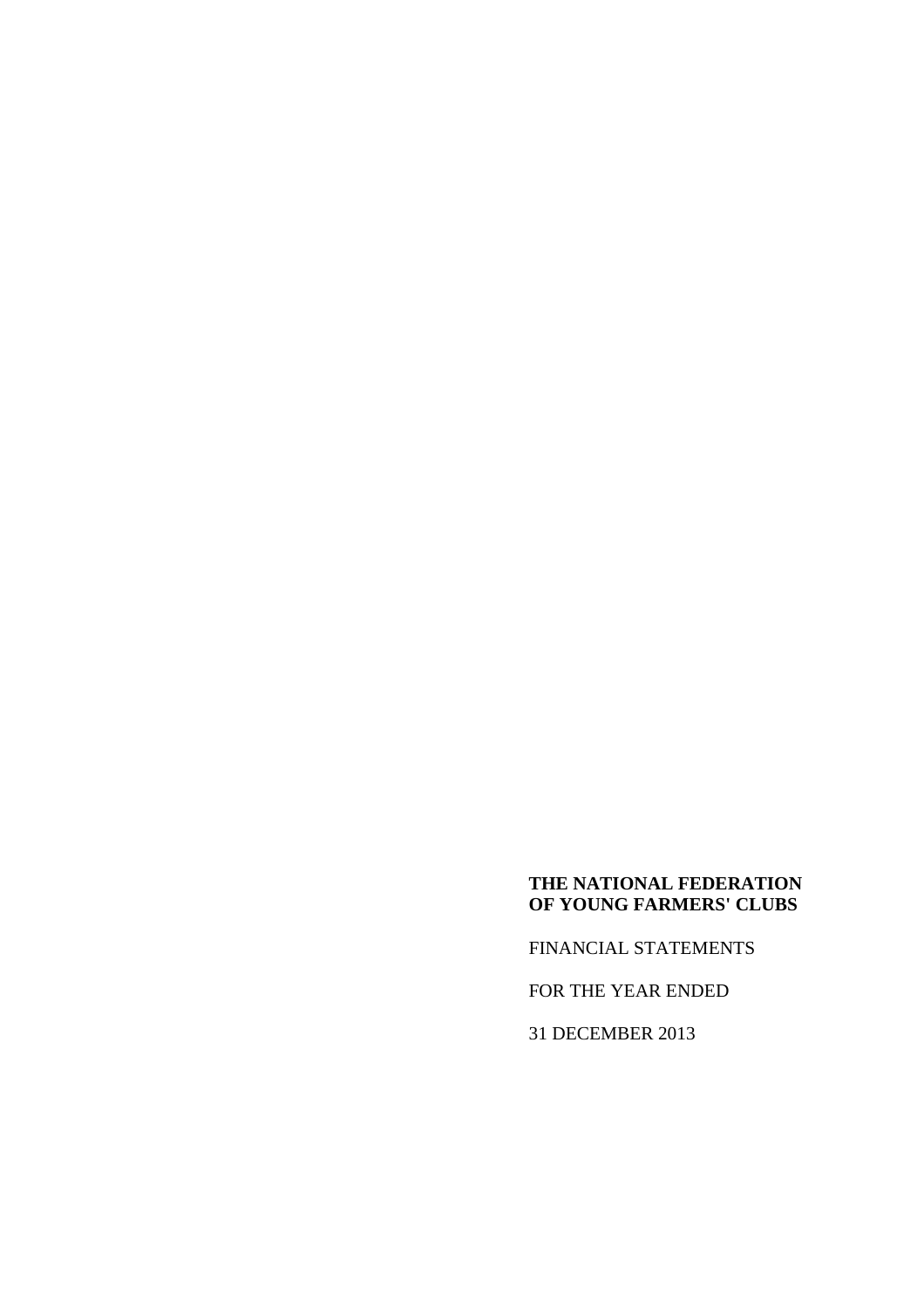# FINANCIAL STATEMENTS

For the year ended 31 December 2013

| <b>INDEX</b>                       | <b>PAGE</b>    |
|------------------------------------|----------------|
|                                    |                |
| Report of the Council              | 1              |
| Report of the independent auditors | $2 - 3$        |
| Statement of financial activities  | $\overline{4}$ |
| <b>Balance</b> sheet               | 5              |
| Notes to the financial statements  | $6 - 13$       |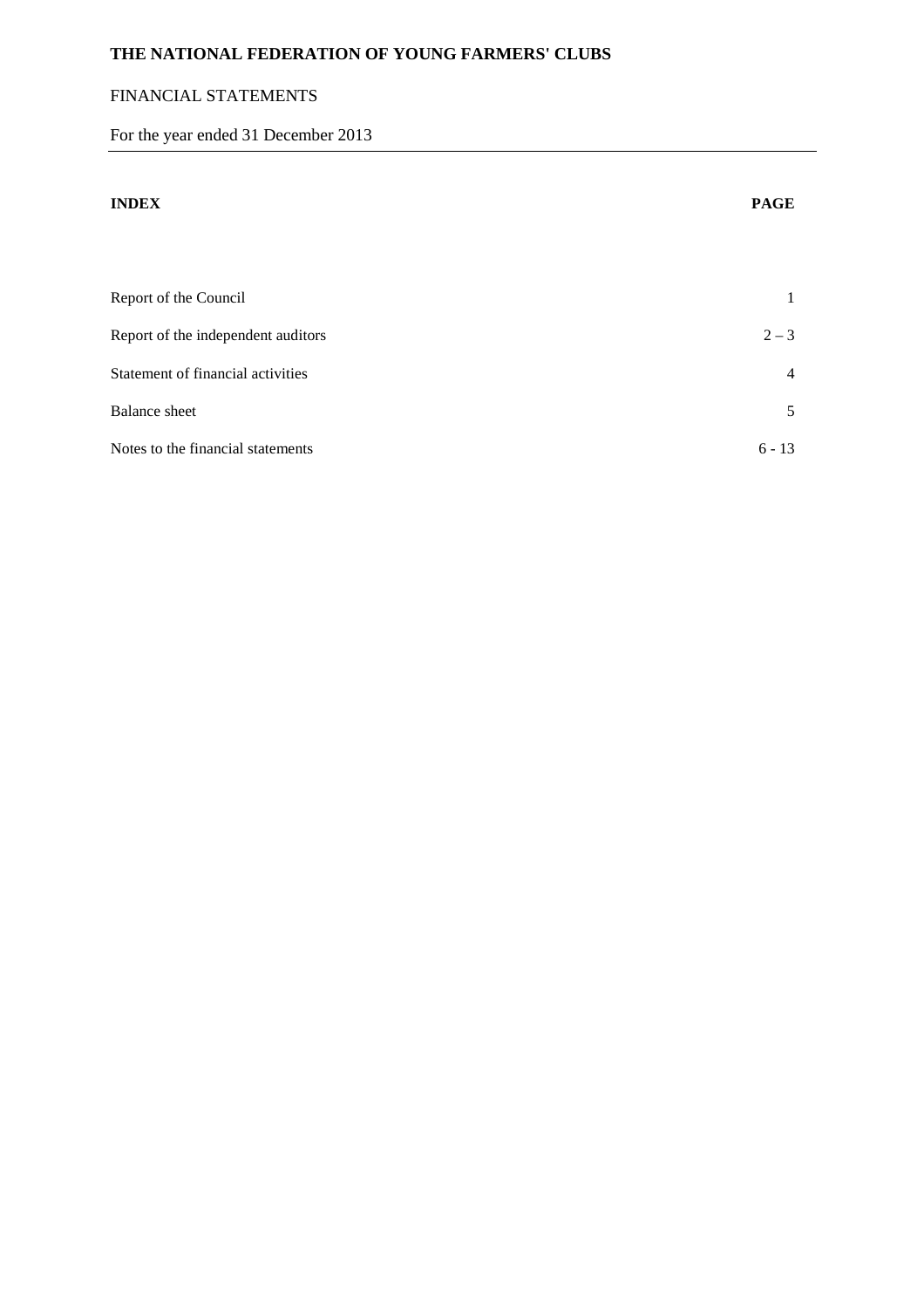# REPORT OF THE COUNCIL

For the year ended 31 December 2013

### **STATEMENT OF COUNCIL'S RESPONSIBILITIES**

The Friendly Societies Act 1974 requires the Council to prepare financial statements for each financial year which give a true and fair view of the state of affairs of the Federation and of the surplus or deficit of the Federation for that period. In preparing those financial statements the Council are required to:

- Select suitable accounting policies and then apply consistently;
- Make judgements and estimates that are reasonable and prudent;
- Prepare the financial statements on a going concern basis, unless it is inappropriate to presume that the Federation will continue in business.

The Council is responsible for keeping proper accounting records with respect to its transactions and its assets and liabilities which disclose with reasonable accuracy at any time, the financial position of the Federation. The Council is also responsible for the establishment and maintenance of a satisfactory system of control of its books of account, its cash holdings and all its receipts and remittances to enable them to ensure that the financial statements comply with the Friendly Societies Act 1974.

The Council is also responsible for safeguarding the assets of the Federation and hence, for taking reasonable steps for the prevention and detection of fraud.

Council members recognise these responsibilities and have ensured that the necessary safeguards are in place.

So far as the members of the Council of Management are concerned, there is no relevant information (information needed by the Federation's auditors in connection with preparing their report) of which the Federation's auditors are unaware. Each member of the Council of Management has taken all the steps that he ought to have taken as a member of the Council of Management in order to make himself aware of any relevant audit information and to establish that the Federation's auditors are aware of that information.

### **RESERVES POLICY**

General reserves at the year end stood at £1,526,238. Unrestricted funds not committed or invested should be ,maintained at a minimum of six months of resources expended.

### **RISK REVIEW**

The Council has considered the risks to which the society is exposed and has established systems for mitigating those risks. External risks have been minimised by the adoption of procedures to ensure that the Federation implements all statutory requirements, particularly in respect of Health and Safety, Child Protection and other legislation. Annual budgets are prepared and reviewed every year and include strategies for securing funds from a wide range of sources. Internal risks are minimised by implementing procedures for authorising transactions, projects, etc., and to ensure consistent quality of delivery for all operational aspects of the society. The Council reviews these procedures periodically.

## **INVESTMENT POLICY**

Funds have been invested in fixed interest government stocks and corporate bonds, UK equities and short-term deposits in the Charities Official Investments Fund. The Council considers that the returns on these funds are satisfactory.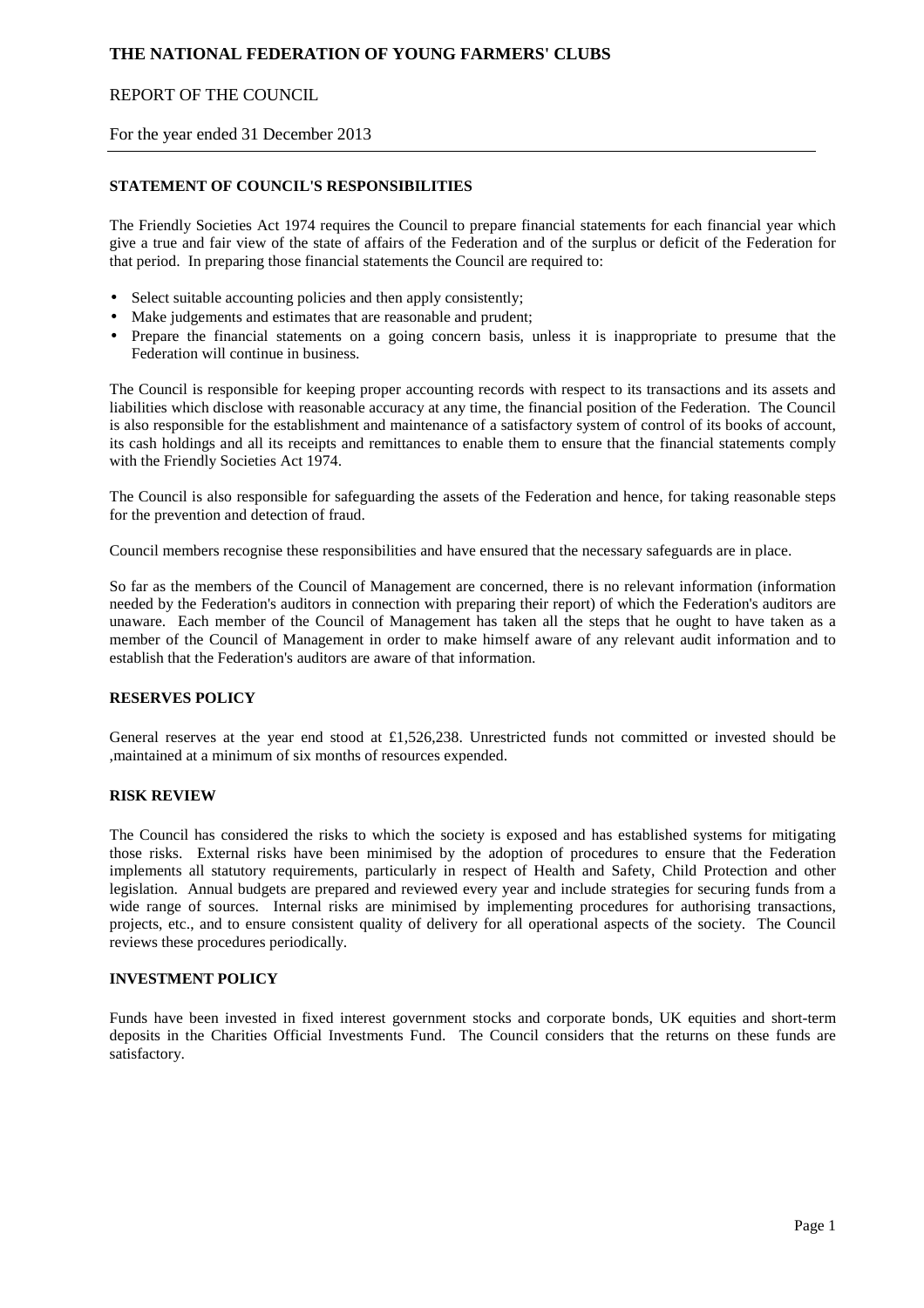

# **REPORT OF THE INDEPENDENT AUDITORS TO THE MEMBERS OF THE NATIONAL FEDERATION OF YOUNG FARMERS' CLUBS**

We have audited the financial statements of The National Federation of Young Farmers' Clubs for the year ended 31 December 2013 which comprise the statement of financial activities, the balance sheet and the related notes. The financial reporting framework that has been applied in their preparation is applicable law and United Kingdom Accounting Standards (United Kingdom Generally Accepted Accounting Practice).

This report is made solely to the Federation's members, as a body, in accordance with section 38 of the Friendly Societies Act 1974. Our audit work has been undertaken so that we might state to the Federation's members those matters we are required to state to them in an auditor's report and for no other purpose. To the fullest extent permitted by law, we do not accept or assume responsibility to anyone other than the Federation and the Federation's members as a body, for our audit work, for this report, or for the opinions we have formed.

#### **RESPECTIVE RESPONSIBILITIES OF THE COUNCIL AND AUDITORS**

As explained more fully in the Statement of Council's Responsibilities set out on page 1, the Council is responsible for the preparation of financial statements which give a true and fair view. Our responsibility is to audit and express an opinion on the financial statements in accordance with applicable law and International Standards on Auditing (UK and Ireland). Those standards require us to comply with the Auditing Practices Board's (APB's) Ethical Standards for Auditors.

### **SCOPE OF THE AUDIT OF THE FINANCIAL STATEMENTS**

A description of the scope of an audit of financial statements is provided on the APB's website at www.frc.org.uk/apb/scope/private.cfm.

### **OPINION ON FINANCIAL STATEMENTS**

In our opinion the financial statements:

- give a true and fair view of the state of the Federation's affairs as at 31 December 2013 and of its income and expenditure for the year then ended;
- have been properly prepared in accordance with the Friendly Societies Act 1974.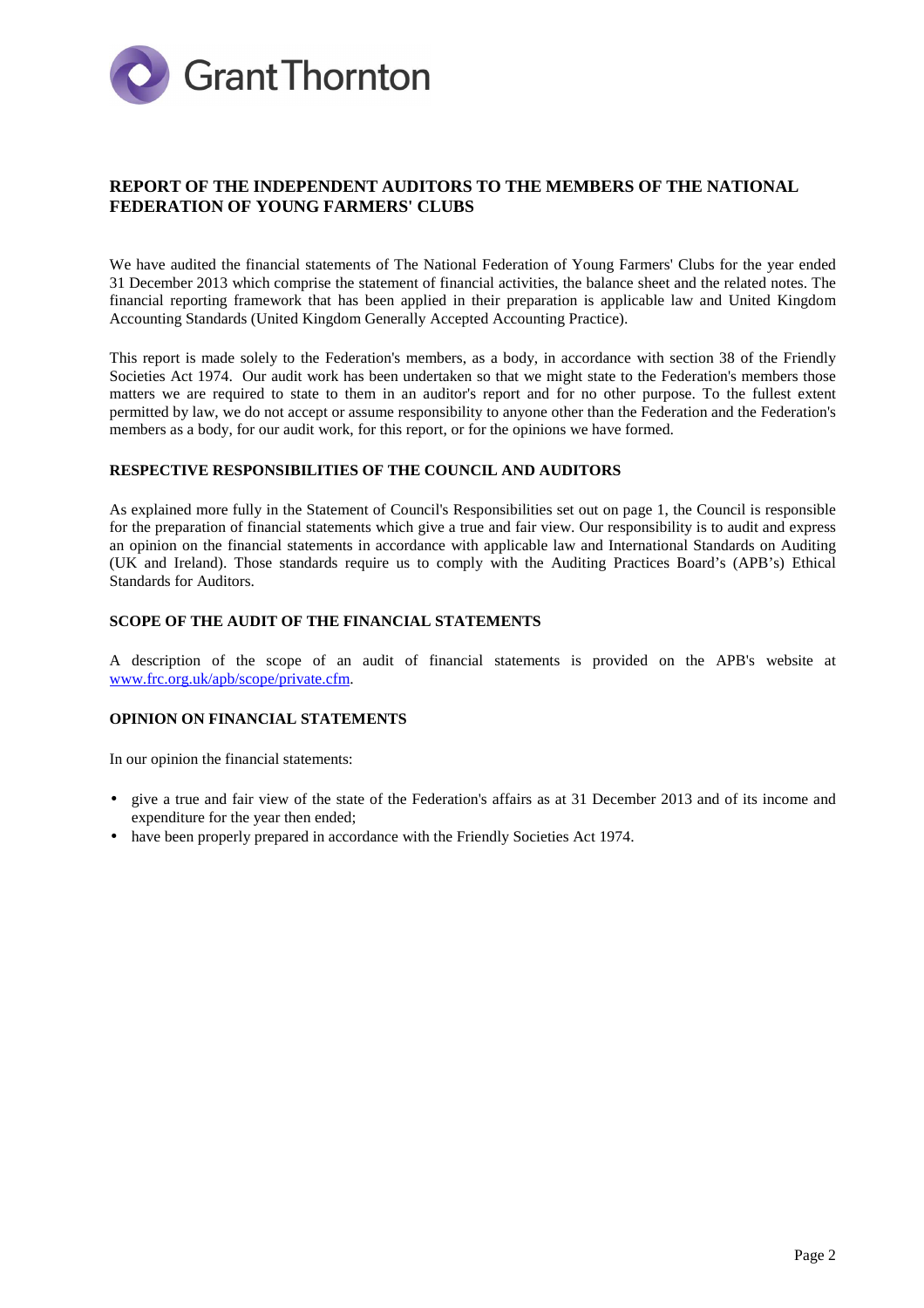

# **REPORT OF THE INDEPENDENT AUDITORS TO THE MEMBERS OF THE NATIONAL FEDERATION OF YOUNG FARMERS' CLUBS (CONTINUED)**

### **MATTERS ON WHICH WE ARE REQUIRED TO REPORT BY EXCEPTION**

We have nothing to report in respect of the following matters where the Friendly Societies Act 1974 requires us to report to you if, in our opinion:

- a satisfactory system of control over transactions has not been maintained; or
- the Federation has not kept proper accounting records; or
- the financial statements are not in agreement with the books of account; or
- we have not received all the information and explanations we need for our audit.

Grant Thornton UK LLP Statutory Auditor, Chartered Accountants Birmingham Date: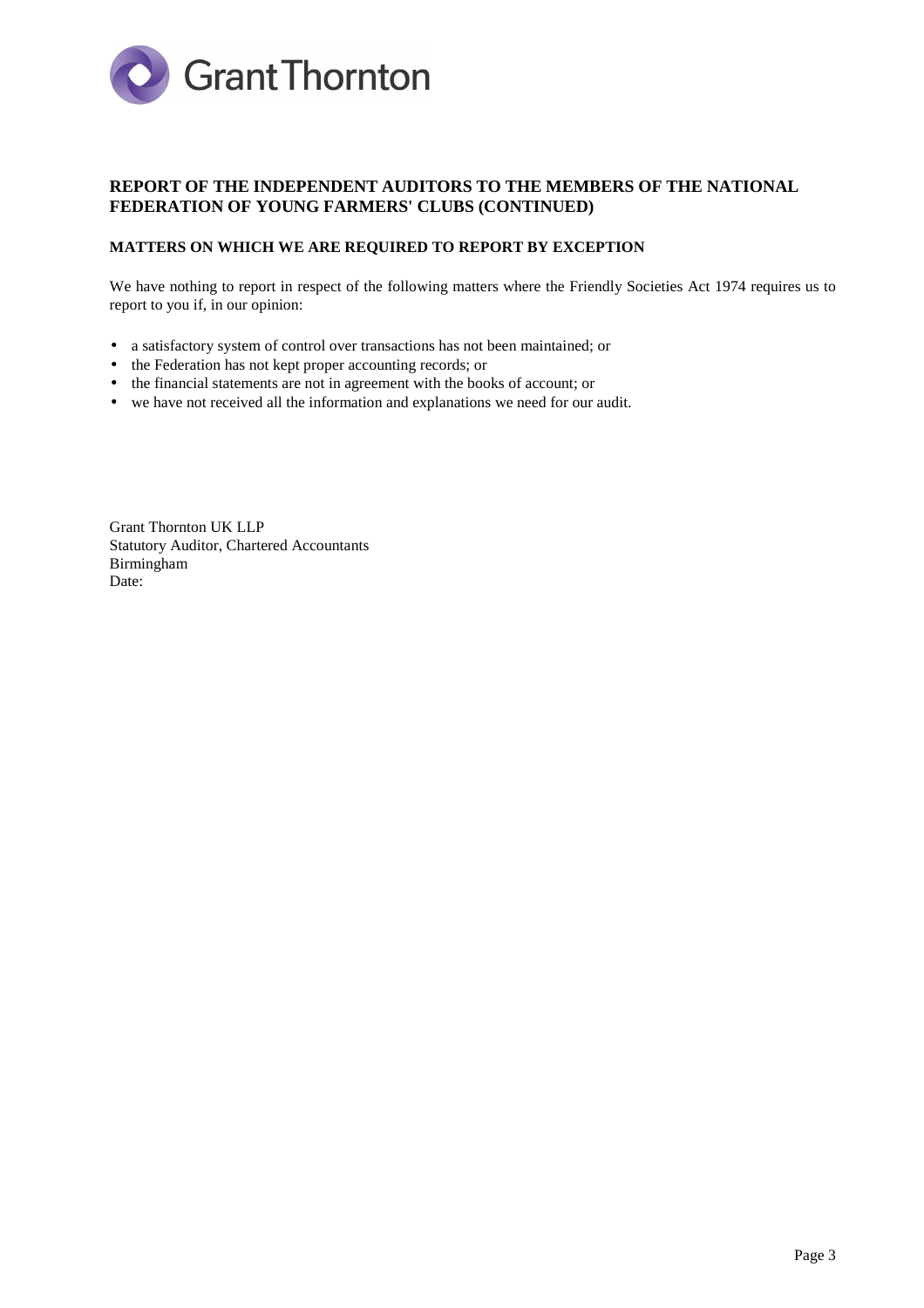# STATEMENT OF FINANCIAL ACTIVITIES INCORPORATING INCOME AND EXPENDITURE ACCOUNT

# For the year ended 31 December 2013

|                                             | <b>Note</b>    |            | <b>Unrestricted funds</b><br><b>General Designated</b> | <b>Restricted</b><br>funds | 2013       | 2012      |
|---------------------------------------------|----------------|------------|--------------------------------------------------------|----------------------------|------------|-----------|
|                                             |                | £          | £                                                      | £                          | £          | £         |
| <b>Incoming resources</b>                   |                |            |                                                        |                            |            |           |
| Donations, sponsorship and gifts            | $\mathbf{2}$   | 82,766     | 15,000                                                 |                            | 97,766     | 126,786   |
| Grants                                      | 3              |            |                                                        | 71,784                     | 71,784     | 60,954    |
| Membership levy                             |                | 225,085    |                                                        |                            | 225,085    | 222,265   |
| Investment income - HOPS                    | 4              | 125,000    |                                                        |                            | 125,000    | 319,000   |
| Investment income - other                   | $\overline{4}$ | 50,117     |                                                        | 336                        | 50,453     | 50,542    |
| Membership convention                       |                | 259,235    |                                                        |                            | 259,235    | 217,048   |
| Events                                      |                |            |                                                        |                            |            | 20,334    |
| Other income                                | 5              | 39,768     |                                                        |                            | 39,768     | 38,445    |
| <b>TOTAL INCOMING</b>                       |                |            |                                                        |                            |            |           |
| <b>RESOURCES</b>                            |                | 781,971    | 15,000                                                 | 72,120                     | 869,091    | 1,055,374 |
| <b>Resources expended</b>                   |                |            |                                                        |                            |            |           |
| Direct programme expenditure                |                |            |                                                        |                            |            |           |
| Membership convention                       |                | 148,475    |                                                        |                            | 148,475    | 161,812   |
| Club supplies                               |                | 23,655     |                                                        |                            | 23,655     | 19,971    |
| Youthwork                                   |                | 55,383     |                                                        |                            | 55,383 )   |           |
| Training                                    |                | 5,151      |                                                        | 49,560                     | 54,711)    | 141,009   |
| Travel                                      |                | 26,410     |                                                        | 26,020                     | $52,430$ ) |           |
| Competitions                                |                | 68,005     |                                                        |                            | 68,005     | 66,891    |
| Agriculture and rural affairs               |                | 82,010     |                                                        |                            | 82,010     | 108,369   |
|                                             |                | 409,089    |                                                        | 75,580                     | 484,669    | 498,052   |
| Other expenditure                           |                |            |                                                        |                            |            |           |
| Central                                     |                | 148,647    |                                                        | 4,542                      | 153,189 )  |           |
| Management                                  |                | 92,774     |                                                        |                            | 92,774 )   | 262,896   |
| Governance                                  |                | 113,263    |                                                        |                            | 113,263)   |           |
| Fundraising and marketing                   |                | 183,705    |                                                        | 625                        | 184,330    | 132,930   |
| Events                                      |                |            |                                                        |                            |            | 29,383    |
| Information technology                      |                | 43,428     |                                                        |                            | 43,428     | 31,913    |
| <b>TOTAL RESOURCES</b>                      |                | 581,817    |                                                        | 5,167                      | 586,984    | 457,122   |
| <b>EXPENDED</b>                             | 6              | 990,906    |                                                        | 80,747                     | 1,071,653  | 955,174   |
|                                             |                |            |                                                        |                            |            |           |
| NET (OUTGOING)/INCOMING<br><b>RESOURCES</b> |                | (208, 935) | 15,000                                                 | (8,627)                    | (202, 562) | 100,200   |
|                                             |                |            |                                                        |                            |            |           |
| Realised gain on sale of investments        |                | 4,465      |                                                        |                            | 4,465      | 11,295    |
| Unrealised gain on revaluation of           |                |            |                                                        |                            |            |           |
| investments                                 |                | 146,838    |                                                        | 90,189                     | 237,027    | 112,287   |
| Transfer between funds                      |                | 5,553      |                                                        | (5,553)                    |            |           |
| NET MOVEMENTS IN FUNDS                      |                | (52,079)   | 15,000                                                 | 76,009                     | 38,930     | 223,782   |
| Fund balances at 1 January 2013             |                | 1,381,773  | 181,544                                                | 778,395                    | 2,341,712  | 2,117,930 |
| <b>FUND BALANCES AT 31</b>                  |                |            |                                                        |                            |            |           |
| <b>DECEMBER 2013</b>                        |                | 1,329,694  | 196,544                                                | 854,404                    | 2,380,642  | 2,341,712 |

The notes on pages 6 to 13 form part of these financial statements.

The net (outgoing)/incoming resources for the year arise from the Federation's continuing operations.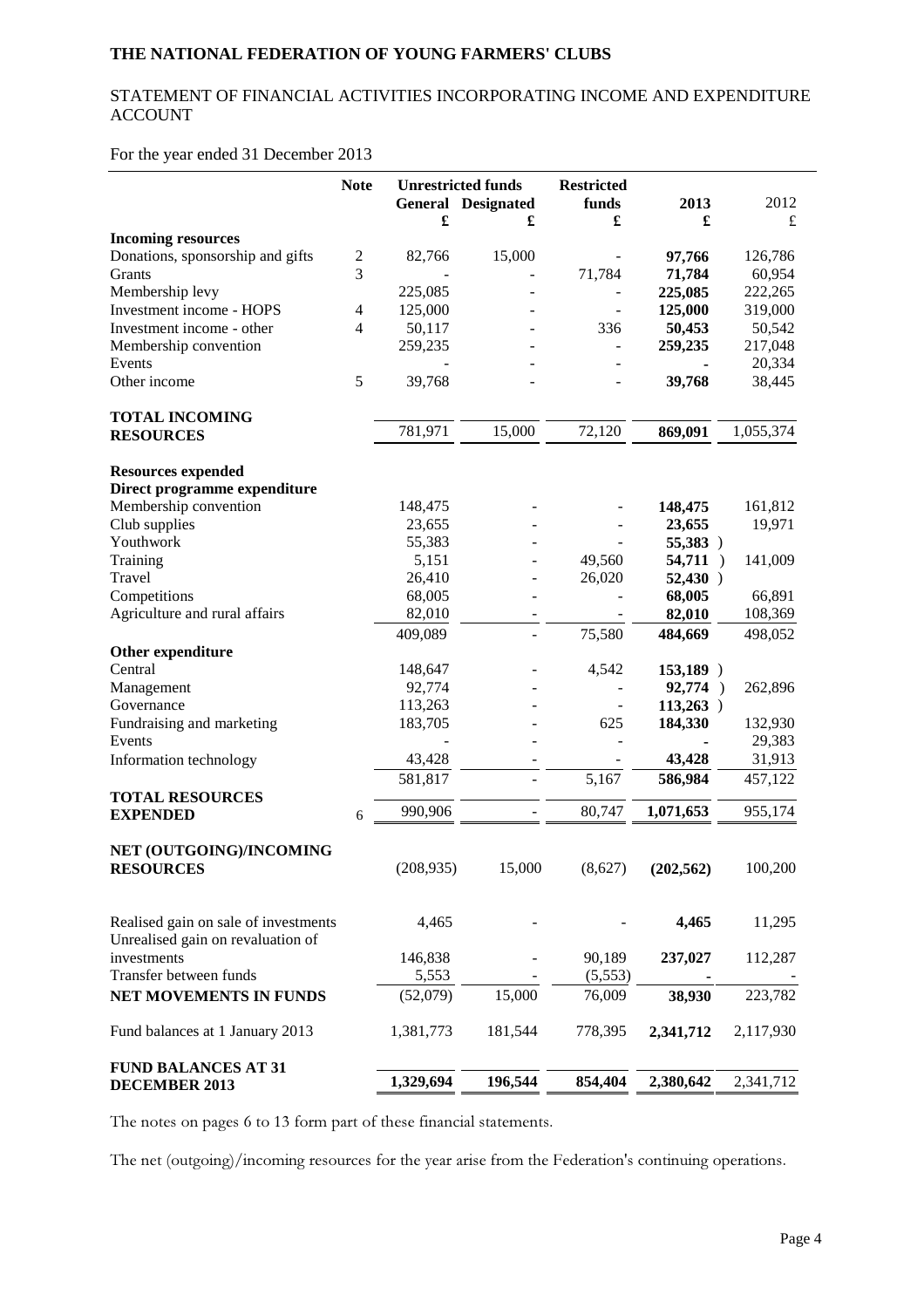# BALANCE SHEET

For the year ended 31 December 2013

| <b>ASSETS EMPLOYED</b>                                                       | <b>Note</b> | 2013<br>£ | 2012<br>£ |
|------------------------------------------------------------------------------|-------------|-----------|-----------|
| Tangible fixed assets                                                        | 7           | 16,942    | 15,931    |
| Investments - Listed                                                         | 8           | 2,065,384 | 1,781,292 |
| Investments – Unlisted                                                       | 8           | 3         | 3         |
|                                                                              |             | 2,082,329 | 1,797,226 |
| <b>CURRENT ASSETS</b>                                                        |             |           |           |
| $Stock - Club$ supplies                                                      |             | 8,000     | 8,000     |
| Debtors and prepayments                                                      | 9           | 165,944   | 374,680   |
| Cash at bank and in hand                                                     |             | 389,451   | 435,756   |
|                                                                              |             | 563,395   | 818,436   |
| <b>CURRENT LIABILITIES</b><br>Creditors: Amounts falling due within one year |             |           |           |
| Creditors and accruals                                                       | 10          | 265,082   | 273,950   |
|                                                                              |             | 265,082   | 273,950   |
| <b>NET CURRENT ASSETS</b>                                                    |             | 298,313   | 544,486   |
| <b>NET ASSETS</b>                                                            |             | 2,380,642 | 2,341,712 |
| <b>FUNDED BY</b>                                                             |             |           |           |
| Restricted funds                                                             | 11          | 854,404   | 778,395   |
| Unrestricted funds                                                           | 12          | 1,526,238 | 1,563,317 |
|                                                                              |             | 2,380,642 | 2,341,712 |
|                                                                              |             |           |           |

The notes on pages 6 to 13 form part of these financial statements.

The financial statements were approved by the Board of Management on

Chairman of Council

Chairman of Board of Management

Chairman of Trustees

Treasurer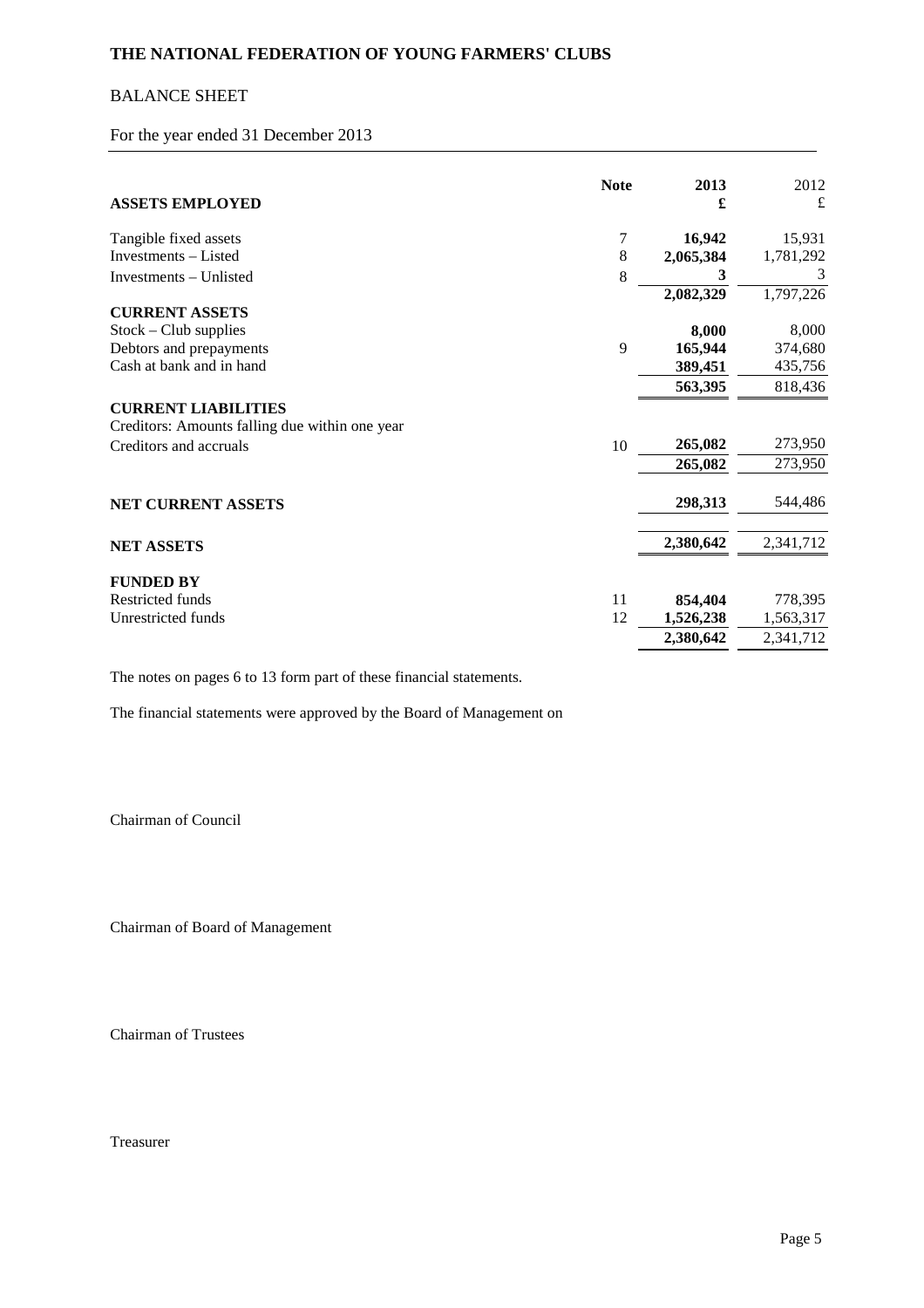## NOTES TO THE FINANCIAL STATEMENTS

### For the year ended 31 December 2013

#### **1 ACCOUNTING POLICIES**

#### **Basis of accounting**

The financial statements are prepared under the historical cost convention as modified by the revaluation of investments and comply with all applicable accounting and financial reporting standards.

#### **Consolidation**

In the opinion of the Council, the Federation and its subsidiaries comprise a small group. These financial statements present information about the Federation as an individual undertaking and not about its group.

#### **Incoming resources**

General donations and subscriptions are brought into account when received.

Donations and grants given for specific purposes are treated as income in the year of receipt. Unspent restricted income is included under restricted funds as it is fully committed.

All other income is accounted for on an accruals basis.

#### **Resources expended**

The resources expended are classified under the Federation's functional categories of expenditure rather than the type of expense in order to provide more useful information.

Costs included within each functional category comprise direct expenditure including direct staff costs attributable to the activity.

Where costs cannot be directly attributed, they have been allocated to activities on a basis consistent with budgeted use of resources.

### **Depreciation**

Depreciation is provided to write off the costs of fixed assets over their estimated useful lives on a straight line basis as detailed below.

| Leasehold building      | - | over the period of the lease |
|-------------------------|---|------------------------------|
| Furniture and equipment |   | 3 years straight line basis  |

#### **Stock**

Stock is valued at the lower of cost and net realisable value. Provision is made for slow moving stock.

#### **Investments**

Listed investments are stated at market value.

The investment policy of the trustees is long term to ensure protection of the Federation's capital base as well as providing an annual income.

The effect of this policy is that the surplus arising on the annual revaluation of investments required by best practice is not regarded as available for distribution.

Investments in subsidiary undertakings are stated at cost.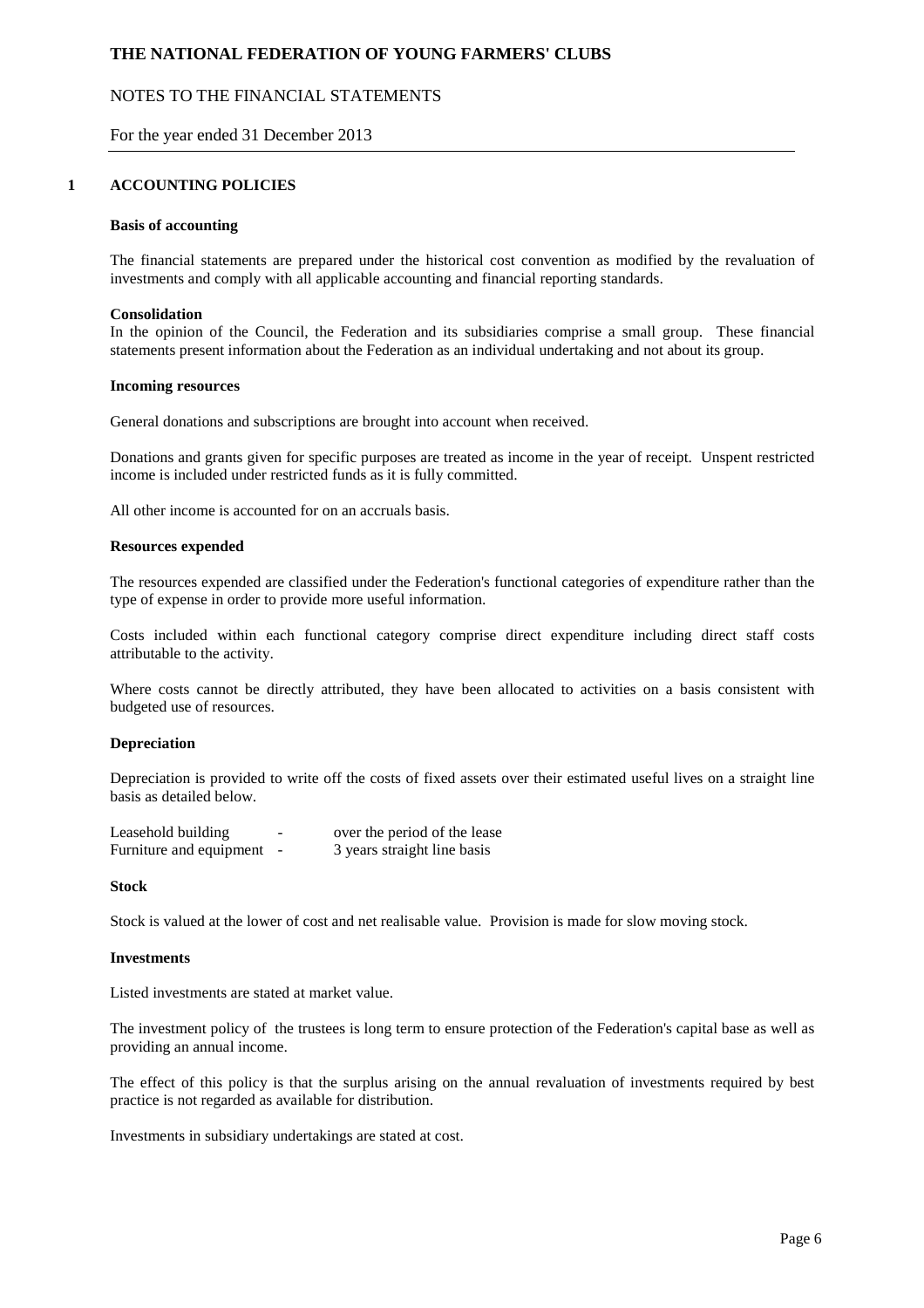# NOTES TO THE FINANCIAL STATEMENTS

For the year ended 31 December 2013

### **1 PRINCIPAL ACCOUNTING POLICIES (CONTINUED)**

#### **Pension costs**

Pension costs are charged to the income and expenditure accounts as they become due. Contributions payable to a defined contribution pension scheme as at 31 December 2013 amounted to £2,133 (2012: £1,355).

#### **Operating leases**

Operating lease rentals are charged to the income and expenditure account as they become due.

### **Fund accounting**

General funds comprise the accumulated surplus or deficit on the income and expenditure account. They are available for use at the discretion of the board of management in furtherance of the objectives of the Federation.

Designated funds comprise funds which have been set aside at the discretion of the board of management for specific purposes. The purposes and use of the designated funds are set out in the notes to the financial statements.

Restricted funds are funds subject to specific restricted conditions imposed by donors. The purposes and use of the restricted funds are set out in note 12 to the financial statements.

#### **Expenditure categories**

| Membership<br><b>Convention:</b>         | Staging of the annual convention for members.                                                                                                                                                                                                                                                                                              |
|------------------------------------------|--------------------------------------------------------------------------------------------------------------------------------------------------------------------------------------------------------------------------------------------------------------------------------------------------------------------------------------------|
| <b>Club</b> supplies:                    | Provision of merchandise to members for use at club and county levels.                                                                                                                                                                                                                                                                     |
| Youthwork:                               | Provision of learning opportunities through delivery of practical programmes and<br>fieldwork support to members. Includes the Youth Forum, project based work such as<br>anti-bullying support, providing guidance to the Clubs $&$ County Federations on<br>safeguarding and empowering young members to effectively manage their clubs. |
| <b>Training:</b>                         | Provision of training programmes for members and associated accreditation.                                                                                                                                                                                                                                                                 |
| <b>Travel:</b>                           | Provision of opportunity to take part in overseas trips, home stays and working<br>opportunities.                                                                                                                                                                                                                                          |
| <b>Competitions:</b>                     | Provision of a wide programme of activities, training members for life in personal and<br>vocational skills.                                                                                                                                                                                                                               |
| <b>Agriculture and</b><br>rural affairs: | Dealing with and responding to matters related to agricultural legislation and industry<br>links.                                                                                                                                                                                                                                          |
| Central:                                 | Running costs of the Federation's national headquarters including variable costs,<br>audit and accountancy, equipment leases and irrecoverable VAT.                                                                                                                                                                                        |
| <b>Management:</b>                       | Professional and legal fees (including the employment service for counties),<br>recruitment costs and travel of the Federation's staff members to area meetings.                                                                                                                                                                           |
| Governance:                              | Costs associated with the strategic direction of the Federation, including Council<br>meetings, Board of Management meetings and the AGM.                                                                                                                                                                                                  |
| <b>Events</b>                            | Cost of organising dinners and ad-hoc events.                                                                                                                                                                                                                                                                                              |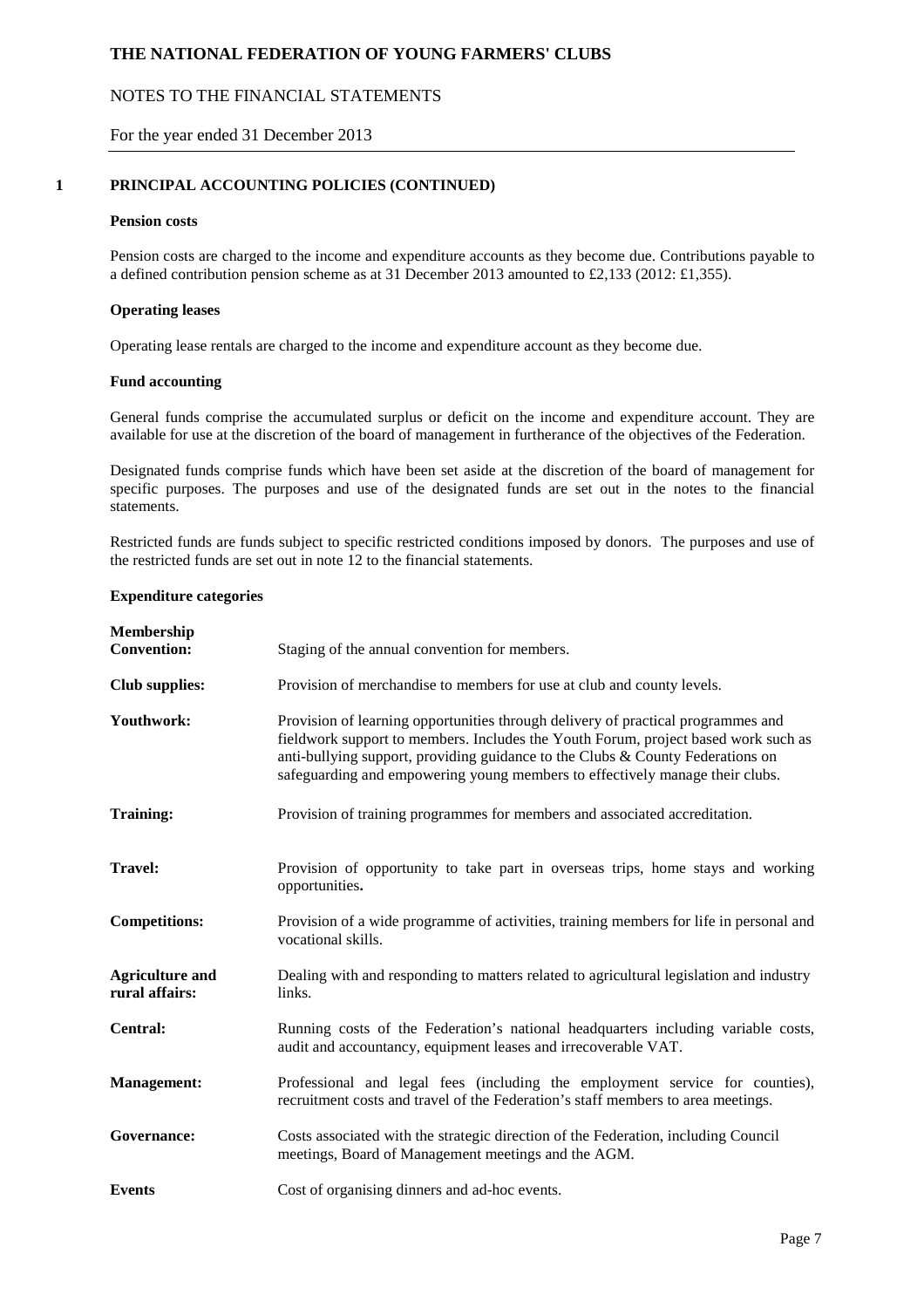# NOTES TO THE FINANCIAL STATEMENTS

For the year ended 31 December 2013

## **1 PRINCIPAL ACCOUNTING POLICIES (CONTINUED)**

| <b>Fundraising and</b> | Cost of publicising the Federation's national headquarters and supporting the counties |
|------------------------|----------------------------------------------------------------------------------------|
| <b>Marketing:</b>      | and clubs.                                                                             |
| <b>Information</b>     | Cost of provision and maintenance of membership database and associated                |
| <b>Technology:</b>     | information technology.                                                                |

### **2 DONATIONS, SPONSORSHIP AND GIFTS**

|   |                                             | 2013                 | 2012      |
|---|---------------------------------------------|----------------------|-----------|
|   |                                             | £                    | $\pounds$ |
|   | Donations                                   | 15,000               | 56,533    |
|   | Other                                       | 82,766               | 70,253    |
|   |                                             | 97,766               | 126,786   |
| 3 | <b>GRANTS</b>                               |                      |           |
|   |                                             | 2013                 | 2012      |
|   |                                             | £                    | £         |
|   | <b>DEFRA</b>                                | 47,560               | 58,954    |
|   | Natural England                             |                      | 2,000     |
|   | <b>British Council</b>                      | 24,224               |           |
|   |                                             | 71,784               | 60,954    |
| 4 | <b>INVESTMENT INCOME</b>                    |                      |           |
|   |                                             | 2013                 | 2012      |
|   |                                             | £                    | $\pounds$ |
|   | Donation from HOPS Labour Solutions Limited | 125,000              | 319,000   |
|   | Investment income                           | 50,117               | 49,930    |
|   | <b>Bank</b> interest                        | 336                  | 612       |
|   |                                             | 175,453              | 369,542   |
| 5 | <b>OTHER INCOME</b>                         |                      |           |
|   |                                             |                      |           |
|   |                                             | 2013                 | 2012      |
|   |                                             | $\pmb{\mathfrak{L}}$ | $\pounds$ |
|   | Club supplies                               | 16,244               | 14,259    |
|   | Miscellaneous receipts                      | 23,524               | 24,186    |
|   |                                             | 39,768               | 38,445    |

Income from shared services, within miscellaneous receipts, is shown net of expenditure of £11,468 in respect of Council Members Fares Pool as detailed in note 10(b) to the financial statements.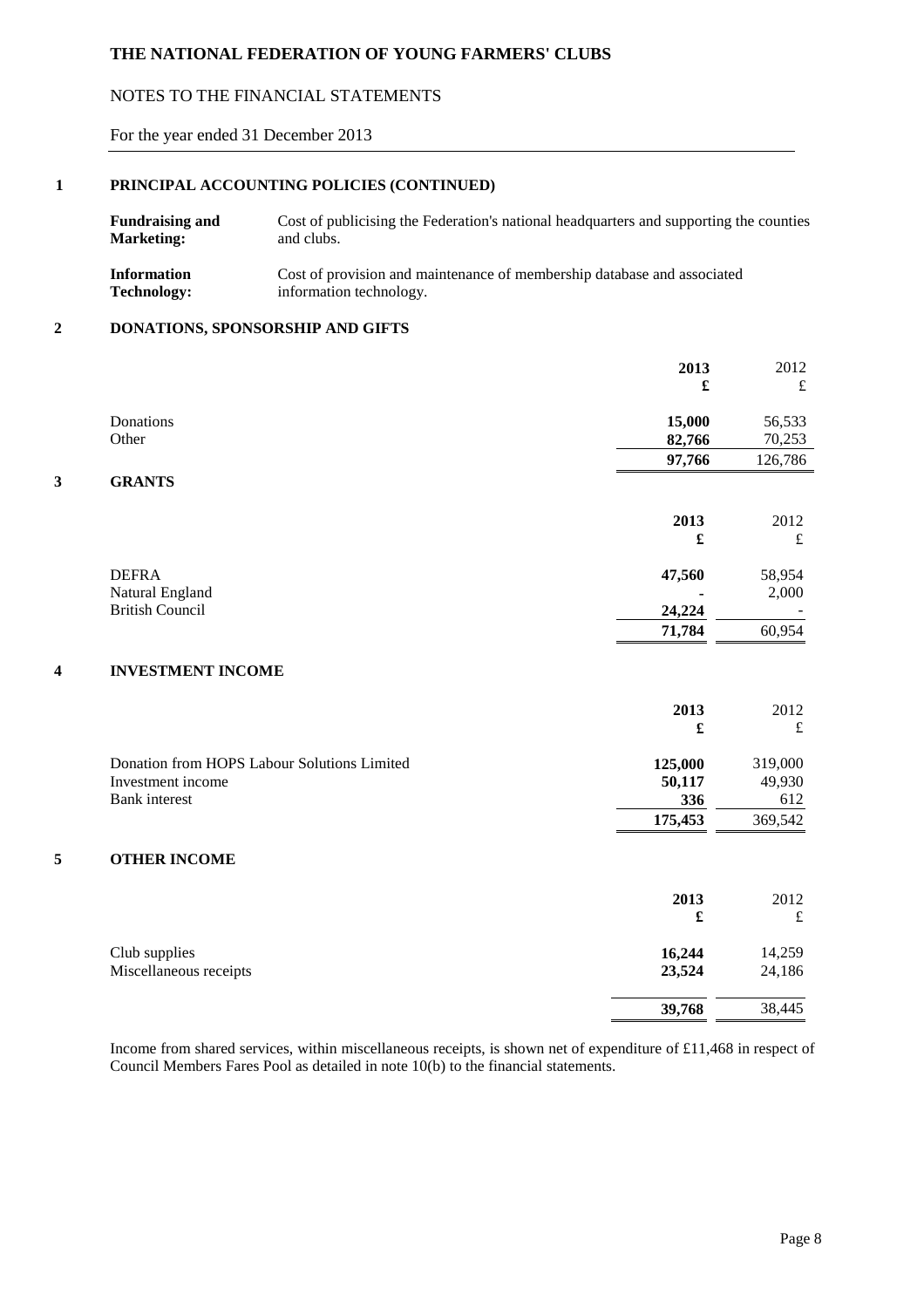# NOTES TO THE FINANCIAL STATEMENTS

For the year ended 31 December 2013

# **6 TOTAL RESOURCES EXPENDED**

|                               |                     |             |                     | 2013         | 2012    |
|-------------------------------|---------------------|-------------|---------------------|--------------|---------|
|                               | <b>Salary costs</b> | Other costs | <b>Depreciation</b> | <b>Total</b> | Total   |
|                               | £                   | £           | £                   | £            | £       |
| Membership convention         | 36,847              | 111,628     |                     | 148,475      | 161,812 |
| Club supplies                 | 5,777               | 17,878      |                     | 23,655       | 19,971  |
| Youthwork                     | 44,698              | 10,685      |                     | 55,383       |         |
| Training                      | 35,901              | 18,810      |                     | 54,711       | 141,009 |
| Travel                        | 15,452              | 36,978      |                     | 52,430       |         |
| Competitions                  | 38,093              | 29,912      |                     | 68,005       | 66,891  |
| Agriculture and rural affairs | 31,128              | 50,882      |                     | 82,010       | 108,369 |
| Central                       | 92,897              | 55,750      | 4,542               | 153.189      |         |
| Management                    | 63,134              | 29,640      |                     | 92,774       | 262,896 |
| Governance                    | 73,075              | 40,188      | Ξ.                  | 113,263      |         |
| Fundraising and marketing     | 100,842             | 83,488      |                     | 184,330      | 132,930 |
| Events                        |                     |             |                     |              | 29,383  |
| Information technology        | 18,586              | 24,842      |                     | 43,428       | 31,913  |
|                               | 556,430             | 510,681     | 4,542               | 1,071,653    | 955,174 |

Included in the above

|                         | 2013<br>£ | 2012<br>£ |
|-------------------------|-----------|-----------|
| Staff costs             | 556,430   | 453,245   |
| Audit                   | 11,651    | 11,275    |
| Operating lease rentals | 17,612    | 14,558    |

Management staff costs include £14,081 (2012: £nil) in respect of additional shortfall pension contributions for Federation employees who have retired during the year.

# **7 TANGIBLE FIXED ASSETS**

|                                    | Leasehold<br>building<br>(short lease)<br>£ | <b>Furniture</b><br>and<br>equipment<br>£ | <b>Total</b><br>£ |
|------------------------------------|---------------------------------------------|-------------------------------------------|-------------------|
| Cost                               |                                             |                                           |                   |
| At 1 January 2013                  | 67,144                                      | 139,384                                   | 206,528           |
| <b>Additions</b>                   |                                             | 5,553                                     | 5,553             |
| At 31 December 2013                | 67,144                                      | 144,937                                   | 212,081           |
| <b>Depreciation</b>                |                                             |                                           |                   |
| At 1 January 2013                  | 54,086                                      | 136,511                                   | 190,597           |
| Charge for the year                | 1,193                                       | 3,349                                     | 4,542             |
| At 31 December 2013                | 55,279                                      | 139,860                                   | 195,139           |
| Net book value at 31 December 2013 | 11,865                                      | 5,077                                     | 16,942            |
| Net book value at 31 December 2012 | 13,058                                      | 2,873                                     | 15,931            |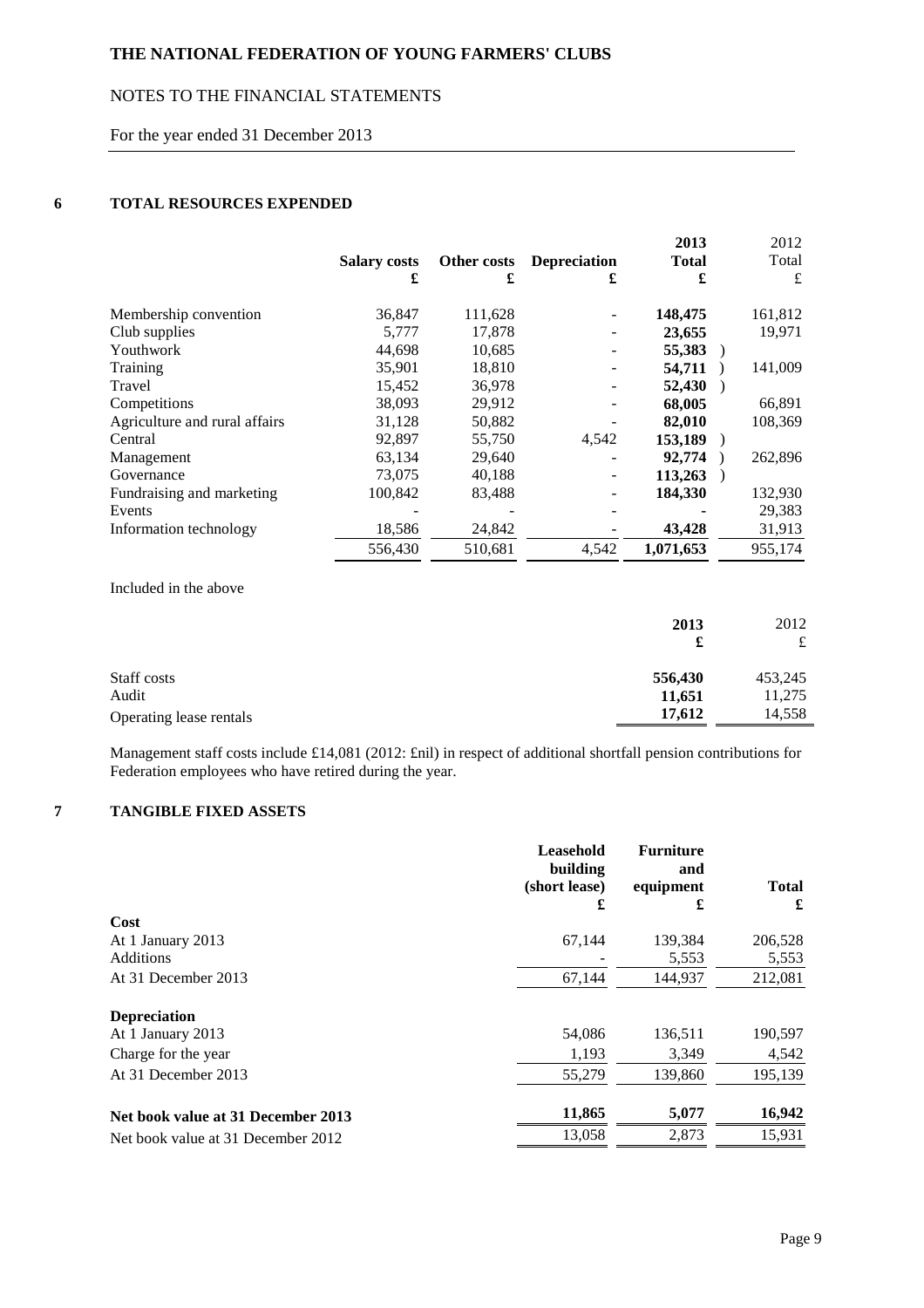# NOTES TO THE FINANCIAL STATEMENTS

For the year ended 31 December 2013

## **8 INVESTMENTS**

|                                                                              | 2013<br>£ | 2012<br>£  |
|------------------------------------------------------------------------------|-----------|------------|
| Investment portfolio<br>Market value of listed investments at 1 January 2013 | 1,740,743 | 1,603,750  |
| Acquisitions at cost for year                                                | 328,447   | 228,863    |
| Market value of disposals                                                    | (245,360) | (204, 157) |
|                                                                              | 1,823,830 | 1,628,456  |
| Revaluation gains                                                            | 237,027   | 112,287    |
| Market value of listed investments at 31 December 2013                       | 2,060,857 | 1.740.743  |
| Deposit with broker                                                          | 4,527     | 40,549     |
| Market value at 31 December 2013                                             | 2,065,384 | 1,781,292  |
| Cost at 31 December 2013                                                     | 1,518,633 | 1,414,311  |
| The federation's portfolio is managed by Smith & Williamson.                 |           |            |

## **Unlisted Investments**

| Shares in HOPS Labour Solutions Limited |  |
|-----------------------------------------|--|
|                                         |  |

Certain Trustees of the Federation own as nominees 100% of the issued share capital of HOPS Labour Solutions Limited, a company that is registered in England. HOPS Labour Solutions Limited itself owns 100% of the share capital of HOPS (Polska) sp. zo. o, a company incorporated in Poland.

|   |                                         |                                                                             | <b>Share</b><br>Capital<br>and | Profit/(loss)<br>for the<br>financial |
|---|-----------------------------------------|-----------------------------------------------------------------------------|--------------------------------|---------------------------------------|
|   | Name of subsidiary                      | <b>Principal activity</b>                                                   | <b>Reserves</b><br>£           | year<br>£                             |
|   | <b>HOPS Labour Solutions</b>            | Operator of Seasonal Agricultural Workers                                   |                                |                                       |
|   | Limited                                 | Scheme                                                                      | 427,404                        | 214,452                               |
|   | HOPS (Polska) sp. zo. o                 | Recruitment of seasonal workers for HOPS Labour<br><b>Solutions Limited</b> | 29,849                         | 7,108                                 |
| 9 | <b>DEBTORS</b>                          |                                                                             |                                |                                       |
|   |                                         |                                                                             | 2013                           | 2012                                  |
|   |                                         |                                                                             | £                              | £                                     |
|   | Trade debtors                           |                                                                             | 15,169                         | 49,993                                |
|   | Amounts owed by subsidiary undertakings |                                                                             |                                | 317,880                               |
|   | Prepayments and accrued income          |                                                                             | 30,918                         | 6,807                                 |
|   |                                         |                                                                             | 165,944                        | 374,680                               |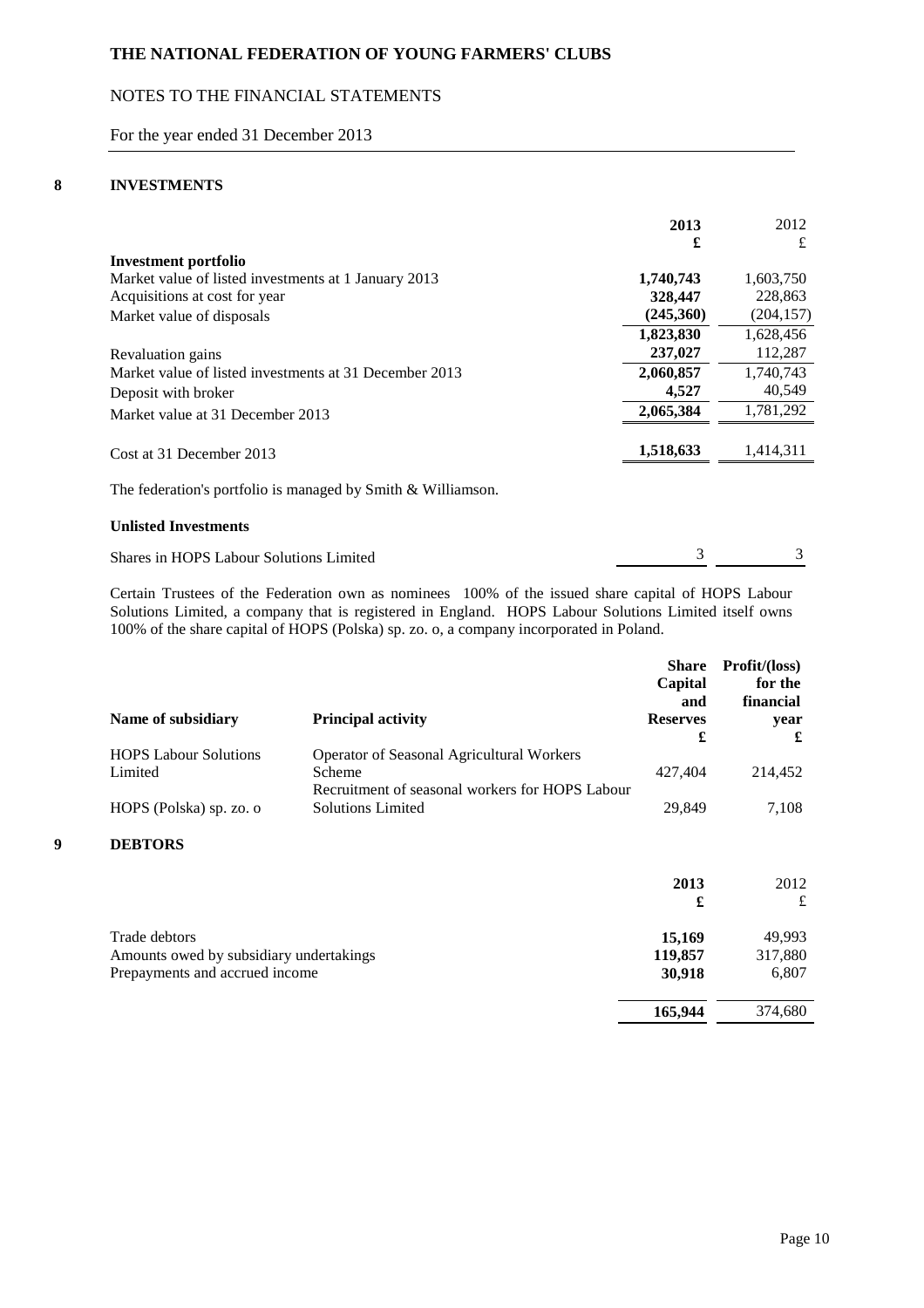# NOTES TO THE FINANCIAL STATEMENTS

For the year ended 31 December 2013

## **10 CREDITORS**

| (a) Amounts falling due within one year        | 2013<br>£         | 2012<br>£         |
|------------------------------------------------|-------------------|-------------------|
| Trade creditors<br>Amounts received in advance | 21,149<br>150,391 | 45,347<br>149,890 |
| Deferred income                                | 28,133            | 26,675            |
| Taxation and social security                   | 21,473            | 19,540            |
| Other creditors and accruals                   | 43,936            | 32,498            |
|                                                | 265,082           | 273,950           |
| (b) Council Members Fares Pool                 | 2013<br>£         | 2012<br>£         |
| Balance 1 January 2013                         |                   |                   |
| Receipts                                       | 11,468            | 10,880            |
| Payments                                       | (11, 468)         | (10, 880)         |
| Balance at 31 December 2013                    |                   |                   |

# **11 MOVEMENT ON RESTRICTED FUNDS**

|                                 |            |        |             |          | Gain on     |                 |
|---------------------------------|------------|--------|-------------|----------|-------------|-----------------|
|                                 |            |        |             |          | revaluation | <b>Balance</b>  |
|                                 | Balance at |        |             | Transfer | of          | at 31           |
|                                 | 1 January  |        | Expenditure | between  | investments | <b>December</b> |
|                                 | 2013       | Income |             | funds    |             | 2013            |
|                                 | £          | £      | £           | £        | £           | £               |
| YFC Centre endowment fund       | 312,689    |        | (4, 542)    | (5,553)  | 43,949      | 346,543         |
| King George VI development      |            |        |             |          |             |                 |
| fund                            | 328,980    |        |             |          | 46,240      | 375,220         |
| Investment reserve              | 52,049     |        |             |          |             | 52,049          |
| International fund              | 34,004     | 166    |             |          |             | 34,170          |
| Cotterell fund                  | 2,754      | 14     |             |          |             | 2,768           |
| Australia fund                  | 31,900     | 156    | (1,796)     |          |             | 30,260          |
| DEFRA grant                     |            | 47,560 | (47,560)    |          |             |                 |
| <b>British Council</b>          |            | 24,224 | (24, 224)   |          |             |                 |
| Royal Bank of Scotland          |            |        |             |          |             |                 |
| Sponsorship                     | 2,000      |        | (2,000)     |          |             |                 |
| <b>Wheatland Memorial Trust</b> | 14,019     |        | (625)       |          |             | 13,394          |
|                                 | 778,395    | 72,120 | (80, 747)   | (5,553)  | 90,189      | 854,404         |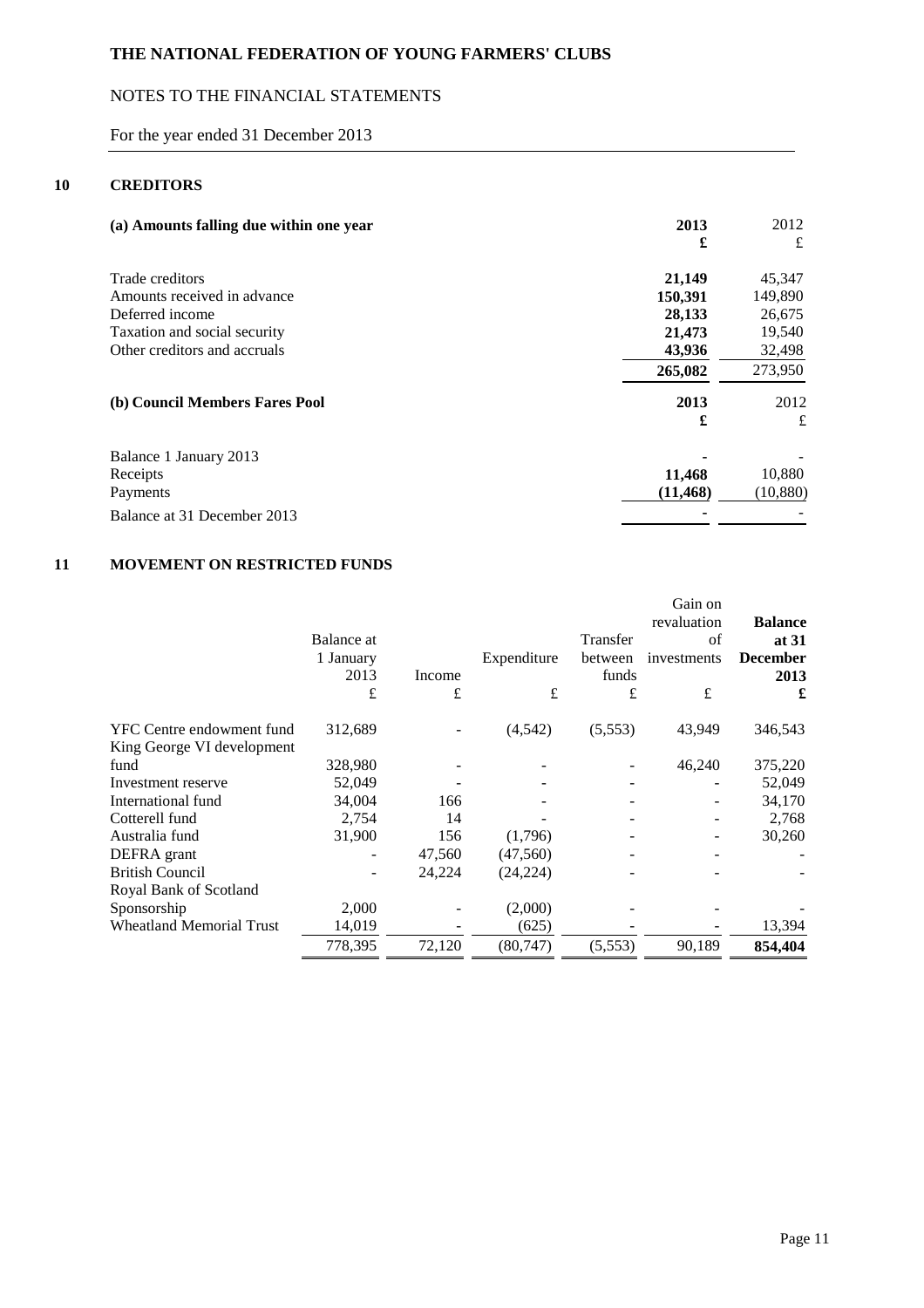## NOTES TO THE FINANCIAL STATEMENTS

### For the year ended 31 December 2013

### **Nature and purpose of funds**

#### **YFC Centre Endowment Fund**

The fund comprises the premises and equipment of the Federation, together with investments earmarked to provide capital for additions to, or replacement of these assets. The income from the investments is used to support the annual running costs of the premises and equipment.

#### **King George VI Development Fund**

The fund comprises earmarked investments from which the income is used to meet the costs of development work.

#### **International Fund**

To enable the Federation to enhance its international work, particularly through exchange visits.

#### **Cotterell Fund**

This fund will be used to support the cost of the attendance of a YFC delegate at the Oxford Farming Conference.

#### **Australia Fund**

This fund represents money collected by people in the Midlands. It is to be used for permanent scholarships to Australia for members resident in the Midlands.

#### **Specific Project Fund**

This fund reflects restricted monies received from government departments and donors and the application of these monies to specific projects during the year. Any such income not utilised in the year is carried forward at the year end.

#### **Investment Reserve Fund**

This fund reflects the portfolio income from the investments held which is to be reinvested in accordance with the Trustees' wishes.

#### **Wheatland Memorial Trust Fund**

This fund is for the promotion of farm safety and the ongoing costs of the National Efficiency with Safety competition.